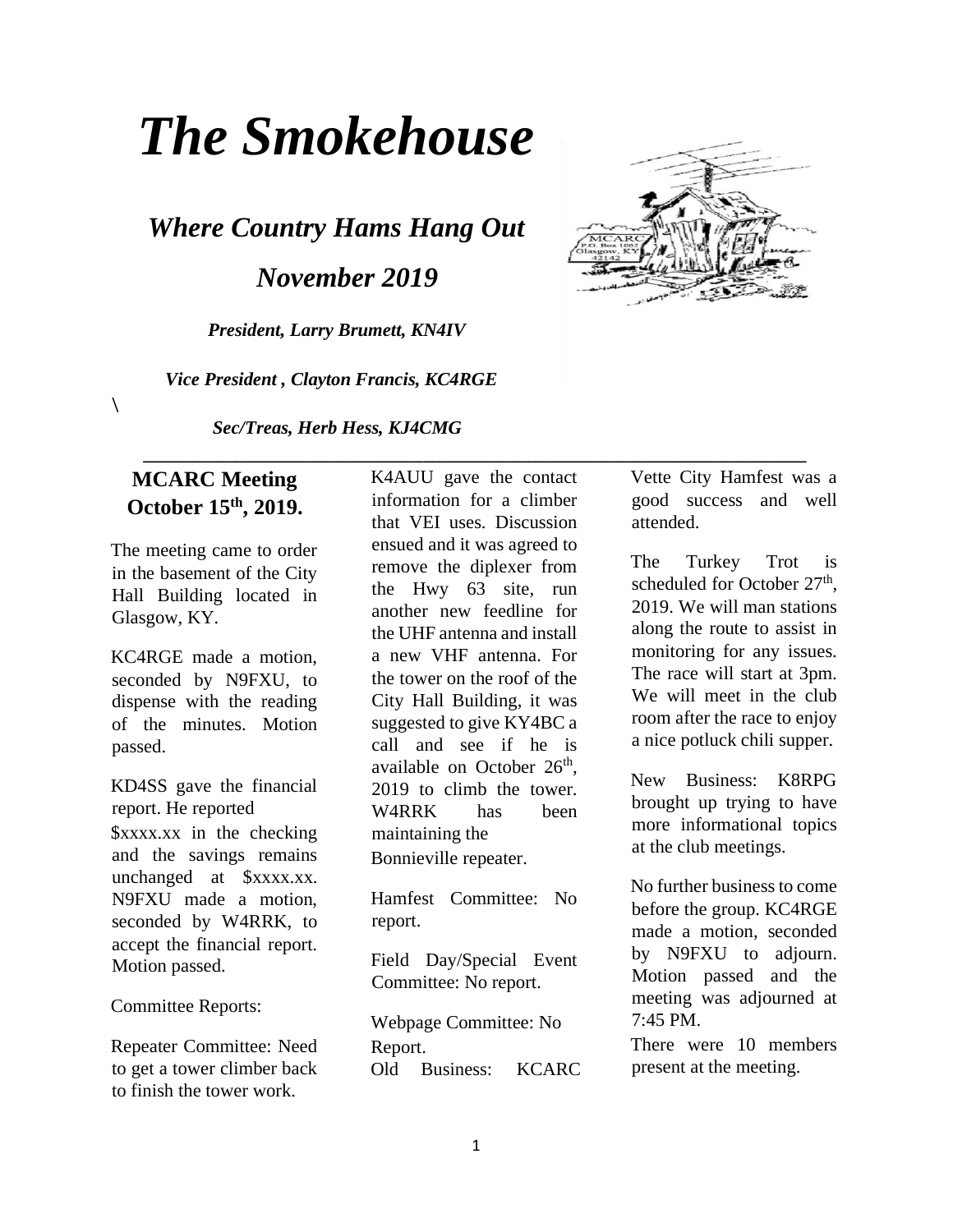## **ARRL to Launch New On the Air Magazine**

ARRL is launching a new magazine, On the Air, in January 2020. To be published on a bimonthly basis, On the Air will offer new and beginnertointermediate-level radio amateurs a fresh approach to exploring radio communication. Each issue will include advice and insights on topics from the variety of Amateur Radio interests and activities: radio technology, operating, equipment, project building, and emergency communication. The goal

of this new magazine is to be a vital resource in helping new and newer radio amateurs get active and involved in radio communications.

"On the Air responds to the brand new and notsobrand-new radio amateur seeking ideas and answers," said QST Managing Editor Becky Schoenfeld, W1BXY. Schoenfeld is part of the ARRL staff team that developed the new magazine. The planning included an extensive national-level study of new Amateur Radio licensees,

identifying their

motivations for getting licensed and their experiences of getting started. A focus group responded positively to a trial sample edition of the magazine.

"Too many new licensees never take the next step," says Schoenfeld. "We're excited to introduce a new Amateur Radio magazine for this audience, aimed at getting them active, getting them involved, and getting them on the air."

The first issue of On the Air will be published in January 2020 (January/February issue) and will be introduced as a new ARRL membership benefit. Effective November 1, when eligible US radio amateurs join ARRL or renew their memberships, they will be prompted to select the print magazine of their choice — On the Air or QST. Current members receiving the print edition of QST, upon renewal, may choose to continue receiving the monthly print edition of QST or the print edition of the bimonthly On the Air.

All ARRL members, including international members, will be able to access digital editions of both QST and On the Air. Members who already access QST on the web or from the mobile app will be able to access QST and On the Air starting in January. http://www.arrl.org/news/a rrl-to-launch-new-ontheair-magazine-in-january

## **Raspberry Pi for Ham Radio**

An article by Karl-Heinz Krawczyk DL1GKK describes how to install amateur radio software on the Raspberry Pi to provide the popular data modes, SSTV, satellite tracking, SDR, rig control and logbook

The English language article is available on the site of Indonesia's national amateur radio society ORARI.

Karl-Heinz says "I am a big friend of the small Raspberry Pi which and use this gladly for amateur radio. With version 4 it is fast enough to fulfill all tasks.

There are many ways and many software to make the Pi fit for Ham Radio.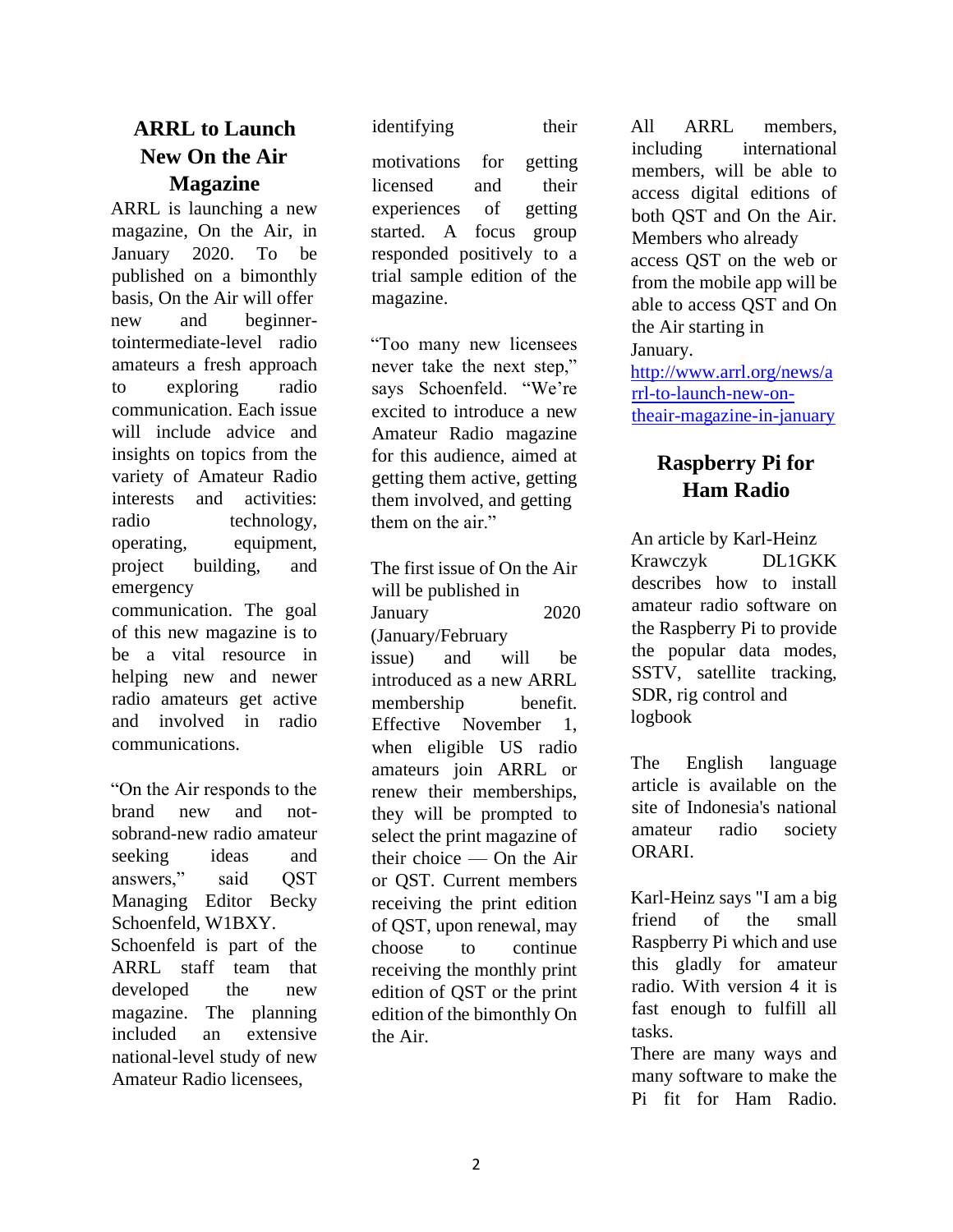Below is the installation how I use it. My choice of programs has the advantage that they are compatible with each other."

Read the article at https://orari.or.id/index.ph p/2019/09/02/setupraspberr y-pi-for-hamradio/

### **The superheterodyne radio**

The superhet or superheterodyne radio has been in use for over a hundred years and it is still one of the most popular formats for a receiver.

Invented during the First World War, after the cessation of hostilities it took some years for it to gain acceptance because valves (tubes) were very expensive and it used a large number of them. However when costs of valves and valve radios fell along with the increase in the number of broadcast stations requiring more selectivity and gain, the idea of the superhet soon took off.

The basic concept is relatively simple. Using a variable frequency

oscillator, the incoming signal is converted down to a fixed frequency intermediate amplifier and filter. Using a fixed frequency IF makes filtering and amplification far easier and more effective.

The basic concept has not changed, but since the early days it has continued to be developed and even today most radios used for amateur radio make use of the technology. Double and even triple conversion radios are used, and techniques like frequency synthesis and software defined radio technology can now be used alongside the superhet techniques. https://www.electronicsnot es.com/articles/radio/su perheterodynereceiver/basi cs.php

#### **What's in a Watt?**

We need more power. I'm giving her all she's got, Captain! She cannot take anymore.

I'm sure your Scottish ancestors are rolling in their graves right now, but in our community of radio amateurs we have a tendency to advocate the use of more power. More

power fixes all problems and hides all sins.

Another way to look at that is to think of the station with more power as an aligator, all mouth, no ears.

Before you dismiss this as another avocacy for QRP or low power, let me point out that more power creates more interference, more potential for harm, more electricity consumption, more wear and tear and more cost.

Previously I've spoken extensively about QRP communications, making contact with 5 Watt or less, but let's have a look at how much less.

I've shared with you that I managed to contact a station on the other side of the planet with only 5 Watts, Perth to Cuba and for me that was proof positive that all this was possible, even feasable.

We're doing much better than that.

One measurement is to calculate how many kilometers per Watt you achieved. My example of 5 Watt between Perth and Cuba is the equivalent of 3592 km per Watt. The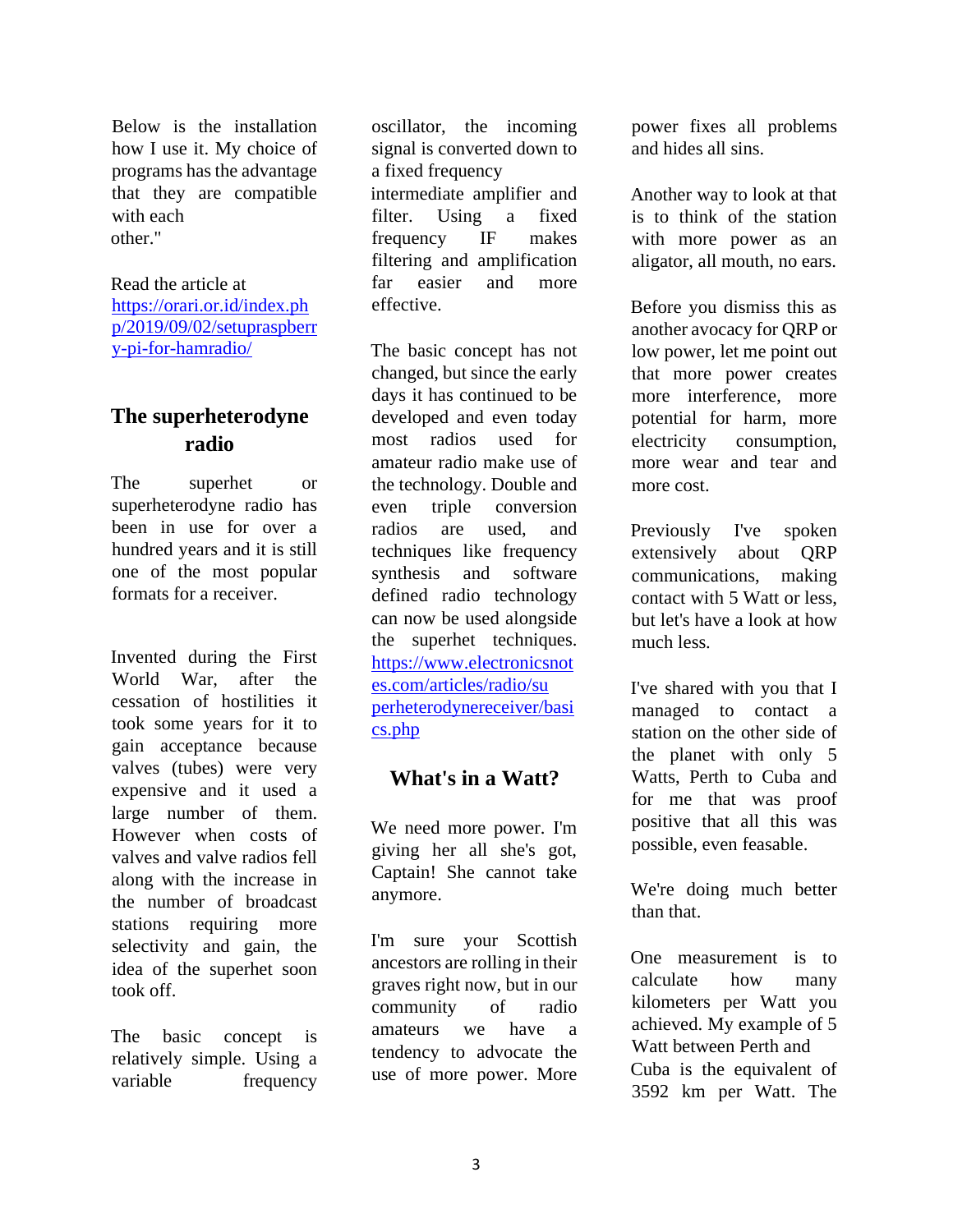maximum distance to the opposite side of our globe is about 20,000 km and my contact did nearly 18,000 km.

If you think that's amazing, I should warn you, my contact was special, for me, but as low power contacts go, it's not that amazing.

The first solid state radio contact made across the Atlantic ocean managed over 76,000 km per Watt. That was on 18 September 1956. You'll find the radio on display at the ARRL Laboratory, together with the bug and station log showing the contact between Chelmsford, Massachusetts and Copenhagen, Denmark between Gus W1OGU and Bo OZ7BO, on a radio made of two germanium transistors and built by Gus W1OGU, Al W1OSF and Dick W1UBC, who built the diminutive gadget on a lark to see if they could Work All Continents with it.

If you can copy the 40 microwatt CW beacon run by the North American QRP CW Club, you too can join in the fun. The current record stands at just under 22 million km per Watt when Bill W4ZV managed

to copy the code word OMAHA from the N2XE beacon from New London, North Carolina.

Just to be clear, we're talking about a signal that travelled the equivalent of 22 million km using 1 Watt of power.

If you think that was amazing, Pioneer 10 managed to achieve 1.3 billion, that's 1.3 thousand million km per Watt in 2003. Mind you, that record was achieved with a slightly bulky antenna, the Deep Space Network.

Are you ready for more?

The current record stands at just under double the Pioneer 10 record, just under 2.6 billion km per Watt. That was achieved by Dick KL7YU and Bill W7BVV who made contacts between Alaska and Oregon in December 1969 and January 1970. A distance of 2655 km using one micro Watt.

Yes, you can throw a Kilowatt at the problem, or you can take your time, do some work and have some fun with low power.

## **Tri-bander and G5RV Now In Place**

After several months (years) the antenna system is in place and almost ready for operation.

Thanks to the antenna crew (KY4BC, KD4SS, N9FXU, W4RRK and KN4IV) the tri-bander and G5RV was installed on the roof of the city building on Saturday November 2<sup>nd</sup>. A few more connections of feedline and rotor cable and all should be ready for operation. Special thanks to Tracy KY4BC for doing the climbing.

# **December is Youngsters on the Air (YOTA) Month**

The IARU Region 1 Youth Working Group has announced that its December **YOTA** Month take place again this year.

"We would like to invite you to take part with a call sign with 'YOTA' in the suffix," the YOTA announcement said. "The idea for this is to show Amateur Radio to young people and to encourage youngsters to be active on the amateur bands."

YOTA said December YOTA Month offers an opportunity to demonstrate ham radio to the world and to invite newcomers.